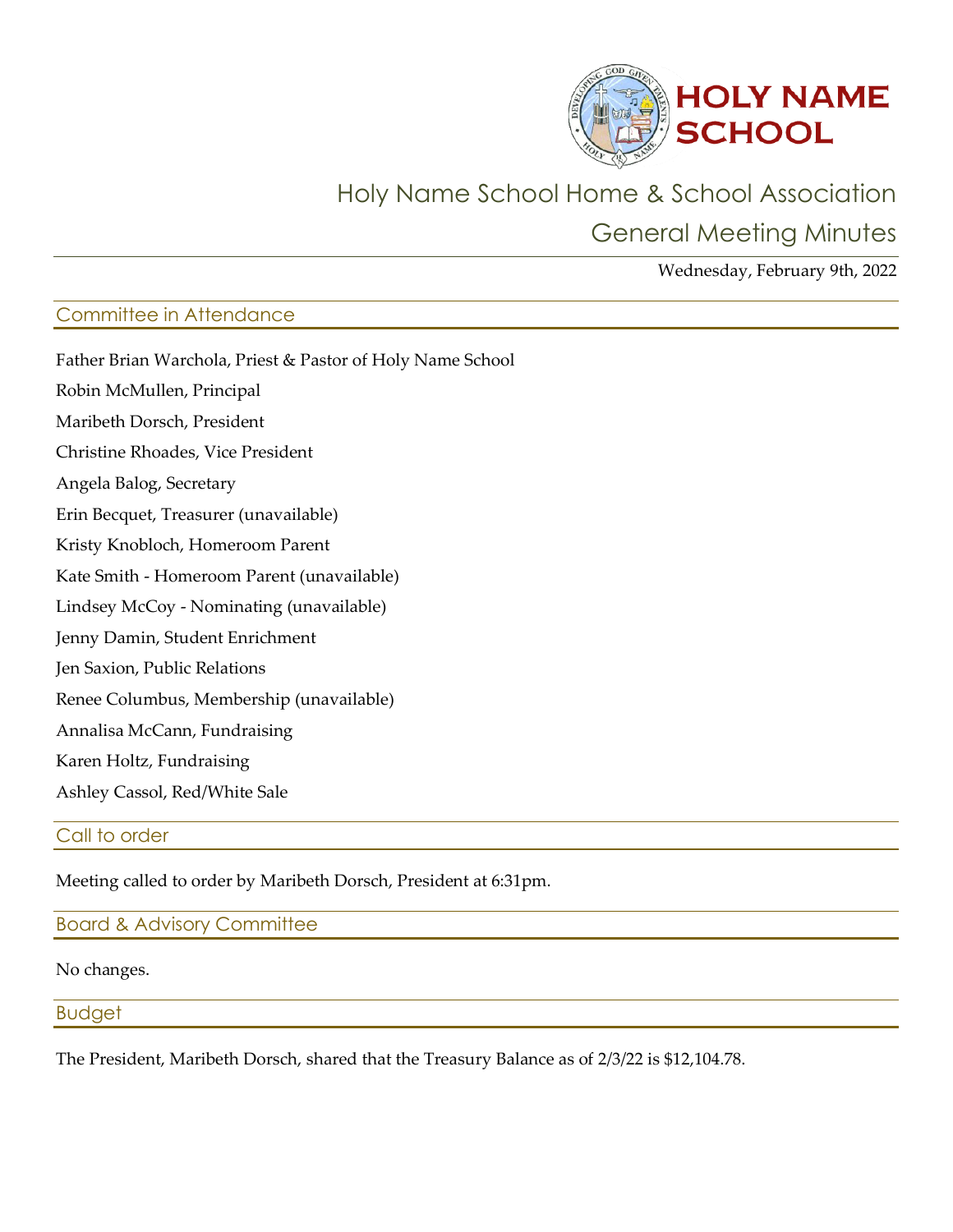# Pastor and Principal's Report

#### *Pastor's Report*

• Thank you for donation from Home & School Association for Mike Debes performance for students (\$2,000 from school enrichment budget)

### *Principal's Report*

- Smart TV's 6 ordered, Ron Rhodes installing two on each floor by grade level
- Teacher movable desks and chairs and new stools for library and front office ordered Ron recruiting a team of parents to assemble items
- Forensics 17 jr. high students participating (competition being housed at HN for whole diocese)
- Children's masses Mr. Rhodes will send an updated schedule
- Ebensburg Library sent thank you for our \$100 donation

## Committee Reports

#### Committee reports

- **Homeroom Parents** 
	- $\circ$  Scholastic Book Fair scheduled for April 25-29<sup>th</sup>. Will be similar schedule to last year with some after school shopping hours as well.
- **Nominating** 
	- o Maribeth asking Lindsay to look at new members for March
- **School Enrichment** 
	- o Johnstown Millrats (minor league baseball team) coming to read to the students. Jenny will arrange dates with Mrs. McMullen.
	- o Other ideas:
		- Carnegie Science Center field trips (\$9/person) H&S to sponsor?
		- DelGrosso's HN Day/picnic in July?
- Public Relations
	- o Operational Valentine's Day extra valentines sent to hospice, Healing Patch, veterans, schools, etc. Please send into school with your student by Fri, Feb 11<sup>th</sup>
	- o Ebensburg EMS scheduling dates to certify 6-8 th graders in CPR
	- $\circ$  March Project Linus (blanketeers) will be collecting homemade blankets through March 9<sup>th</sup>. Donated to critically ill children, families who suffered home fires, those who lost a parent, etc. Students will be tying blankets at school. Jen looking for several volunteers to help.
	- o Always looking for new projects!
- Membership
	- o Pulled two ticket winners for \$25 scrip cards